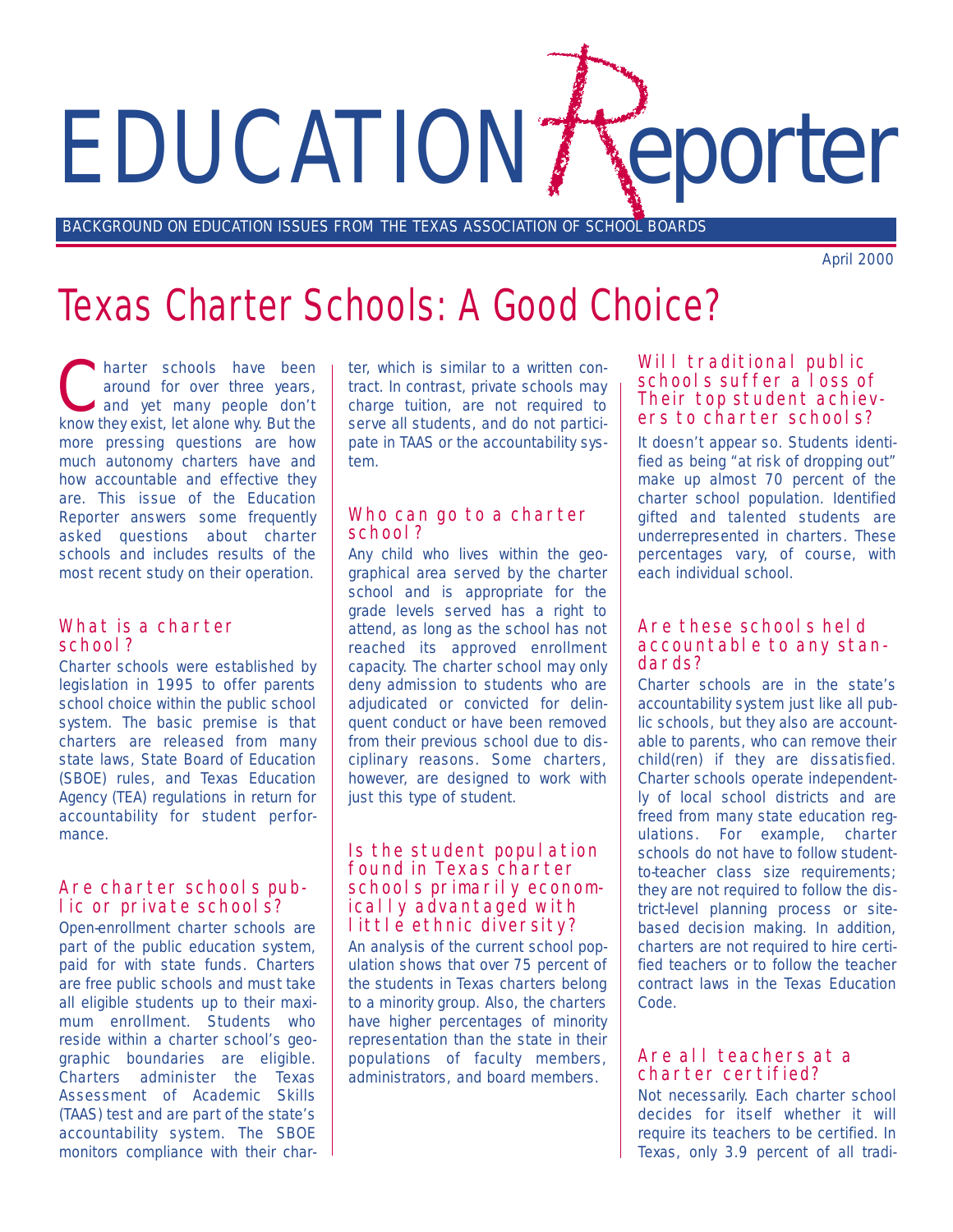tional public school teachers are uncertified; however, 53.9 percent of charter school teachers are not certified, and the percentage rises to 62.3 percent for at-risk charter schools.

#### How can a group start a charter school?

Open-enrollment charter schools may be awarded to a governmental institution, a college or university (public or private), or to a nonprofit entity as defined by Section 501(c)(3) of the Internal Revenue Code. Some charters have been started by groups of parents who have organized, received their nonprofit status, and applied for the charter. The SBOE awards charters; local school districts do not participate in this decision. A sample application may be obtained from the Division of Charter Schools at TEA, 512-463-9575.

#### May a local school district establish its own charters?

Yes. The same law creating openenrollment charter schools (which are awarded by the SBOE and are limited by a legislative cap) also created "campus charters," which are awarded by local school boards. State law requires every school district in Texas to adopt a board policy, application, and approval process for campus charters. There are no limits on the number of campus charters a district may award. Campus charter schools are not exempt from state laws and rules but may, if the school board approves, be exempt from certain local district policies.

#### Where are the Texas open-enrollment charter schools located?

Charters are now approved in urban areas such as Houston, Dallas, San Antonio, and Austin; but there are also charter schools located in smaller towns such as Encino, Lometa, and New Waverly. A full listing of the current charters may be requested from TEA's Division of Charter Schools.

# A review of charter<br>schools in trouble

Seven charter schools have closed or had their charters revoked by the State Board of Education since the Legislature approved the program in 1995. Here's a review:

The **Academy of Austin** abruptly closed its Austin charter school in December 1999 without notifying students' parents. Officials at the Academy of America of Southfield Mich., the company that ran the Austin school, cited declining attendance and problems with its landlord. The Texas Education Agency assigned a monitor to evaluate the company's four other charters in Texas. Those schools in Beaumont, Dallas, Houston, and San Antonio remain open.

Cypress Lodge Charter School, which had been planned for East Texas, surrendered its charter in 1996 without opening after receiving (and spending) \$240,519 in public funds.

The Emma L. Harrison Charter School in Waco had its charter revoked in July 1999 after a state audit accused operators of financial mismanagement and illegal activities. The school shut down in October.

Helping Others Pursue Excellence (HOPE) in Houston; Life's Outreach Vocational Educational Center (LOVE) in Denton; and Pushing Our Way into Educational Rehabilitation (POWER) in Dallas all were operated by Life's Beautiful Education Centers of Houston. Each school faced financial troubles and the threat of state sanctions when the group agreed to surrender the charters in October 1999.

The Rameses School of San Antonio had its charter revoked in January after an administrative judge found that school accounts were being used for personal purposes by the executive director of the school without any oversight by the board of directors. School officials are appealing the decision.

*Source: Associated Press, March 16, 2000; reprinted with permission.*

#### What are some examples of innovative schools?

Currently, approved Texas open-enrollment charters include neighborhood schools where none existed previously, two schools specifically designed to offer bilingual programs, several drop-out recovery high schools, a school specializing in individual instruction that has attracted a high percentage of special education students, an International Baccalaureate curriculum middle school, and two-distance-learning schools. Virtually all charter schools are unique as they are a response to a perceived need in the community.

#### How many charter schools operate in Texas?

Texas began with 19 open-enrollment charter schools. To date, the SBOE has awarded 170 charters; 161 charters are active and 140 charter schools are currently operating with over 20,000 students in attendance. The SBOE will consider charter applications in summer 2000 and again in fall 2000.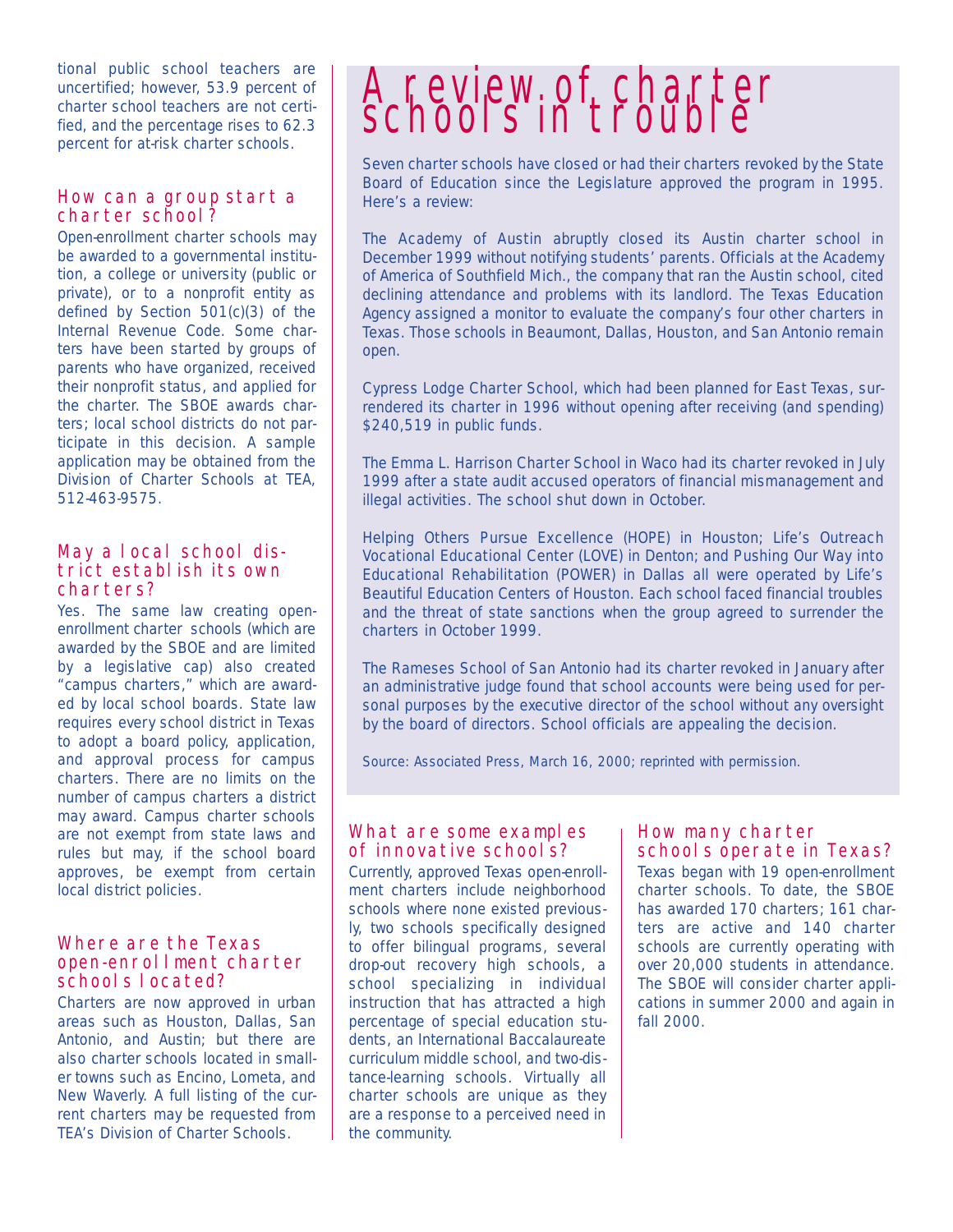## How Did<br>They Do?

#### Results of the 1998-99 charter evaluation

To help ensure accountability, the SBOE appointed a consortium of research organizations to annually evaluate Texas charter schools. Part one of the third-year evaluation, released in March 2000, profiles charter schools and describes their characteristics. It reports findings from a survey of charter school directors as well as a survey of school superintendents in districts where charter schools have opened. In addition, a report on a survey of charter school student satisfaction is included in the evaluation.

The study, commissioned by the SBOE, was conducted by a team of researchers from the School of Urban and Public Affairs, University of Texas at Arlington; Texas Center for Educational Research, Austin; Center for the Study of Educational Reform, University of North Texas; and Center for Public Policy, University of Houston.

The evaluation reports that charter schools serve proportionally more minority students than do Texas schools as a whole. Charter school boards are also distinctive, with a majority of directors reporting boards made up of one racial group (or predominantly one racial group). These findings about student and board demographics reflect the geographic circumstances of the schools as well as community response to their missions. Generally, charter schools are not racially distinctive if they are viewed in the context of their missions and the communities in which they are located.

#### Among other findings in the evaluation:

■ Teaching staff. Charter school staff characteristics differ from those of public school districts. Charter school teachers have roughly six years of experience compared with an average of 12

#### Characteristics of Charter School Faculty, 1998-99 (percentages)

| <b>Teacher</b><br><b>Characterisics</b> | <b>Texas</b><br><b>Public</b><br><b>Schools</b> | <b>Texas</b><br><b>Charter</b><br><b>Schools</b> | <b>At-Risk</b><br><b>Charter</b><br><b>Schools</b> | <b>Non-at-Risk</b><br><b>Charter</b><br><b>Schools</b> |
|-----------------------------------------|-------------------------------------------------|--------------------------------------------------|----------------------------------------------------|--------------------------------------------------------|
| Non-certified                           | 3.9                                             | 53.9                                             | 62.3                                               | 47.5                                                   |
| African American                        | 8.0                                             | 35.2                                             | 40.1                                               | 31.4                                                   |
| Hispanic                                | 16.0                                            | 21.8                                             | 24.1                                               | 20.1                                                   |
| Anglo                                   | 75.0                                            | 46.5                                             | 39.5                                               | 51.5                                                   |
| Other                                   | 1.0                                             | 1.8                                              | 1.1                                                | 2.3                                                    |

*Source: 1998-99 Charter School Evaluation*

#### Overall Open-Enrollment Charter School Student Enrollment by Race/Ethnicity, 1998-99 (percentages)

| <b>Ethnicity</b> | <b>Texas</b><br><b>Public</b><br><b>Schools</b> | <b>Texas</b><br><b>Charter</b><br><b>Schools</b> | <b>At-Risk</b><br><b>Charter</b><br><b>Schools</b> | Non-at-Risk<br><b>Charter</b><br><b>Schools</b> |
|------------------|-------------------------------------------------|--------------------------------------------------|----------------------------------------------------|-------------------------------------------------|
| <b>Hispanic</b>  | 38                                              | 42.5                                             | 50.2                                               | 34.4                                            |
| African American | 14                                              | 34.2                                             | 35.2                                               | 33.1                                            |
| Anglo            | 45                                              | 21.5                                             | 13.8                                               | 29.6                                            |
| Other            |                                                 | 1.8                                              |                                                    |                                                 |

*Source: 1998-99 Charter School Evaluation*

years of experience for public school teachers. About half have certification to teach in Texas. Average annual full-time salaries for charter school teachers are about \$7,500 lower than salaries for public school teachers. Charter schools employ a higher proportion of minority teachers than do public schools.

■ Reasons for start up. Sixty-six charter school directors responded to a survey from the evaluation team. They report that their reasons for founding a charter school were to realize a particular vision for a school and to gain more autonomy than they might have in a public school setting.

Service to children also rated high as a reason for founding a charter school. Directors report having strong business and community support as well as parent support. According to charter school directors, fund raising is an important form of parent involvement.

- Student mobility. Charter school students are more mobile than public school students. Directors reported that about 66 percent of eligible charter school students who had been enrolled in 1998-99 and were eligible to return actually did return to school in fall 1999. Over half of the schools report having a waiting list, and charter school directors indicate that wordof-mouth advertising is an effective means to inform families of opportunities at the charter school.
- Student satisfaction. Charter school students in grades 7 through 12 are satisfied with their schools. They believe the classes are a better fit for their needs and they believe they get more attention from teachers. They report that charter school teachers are